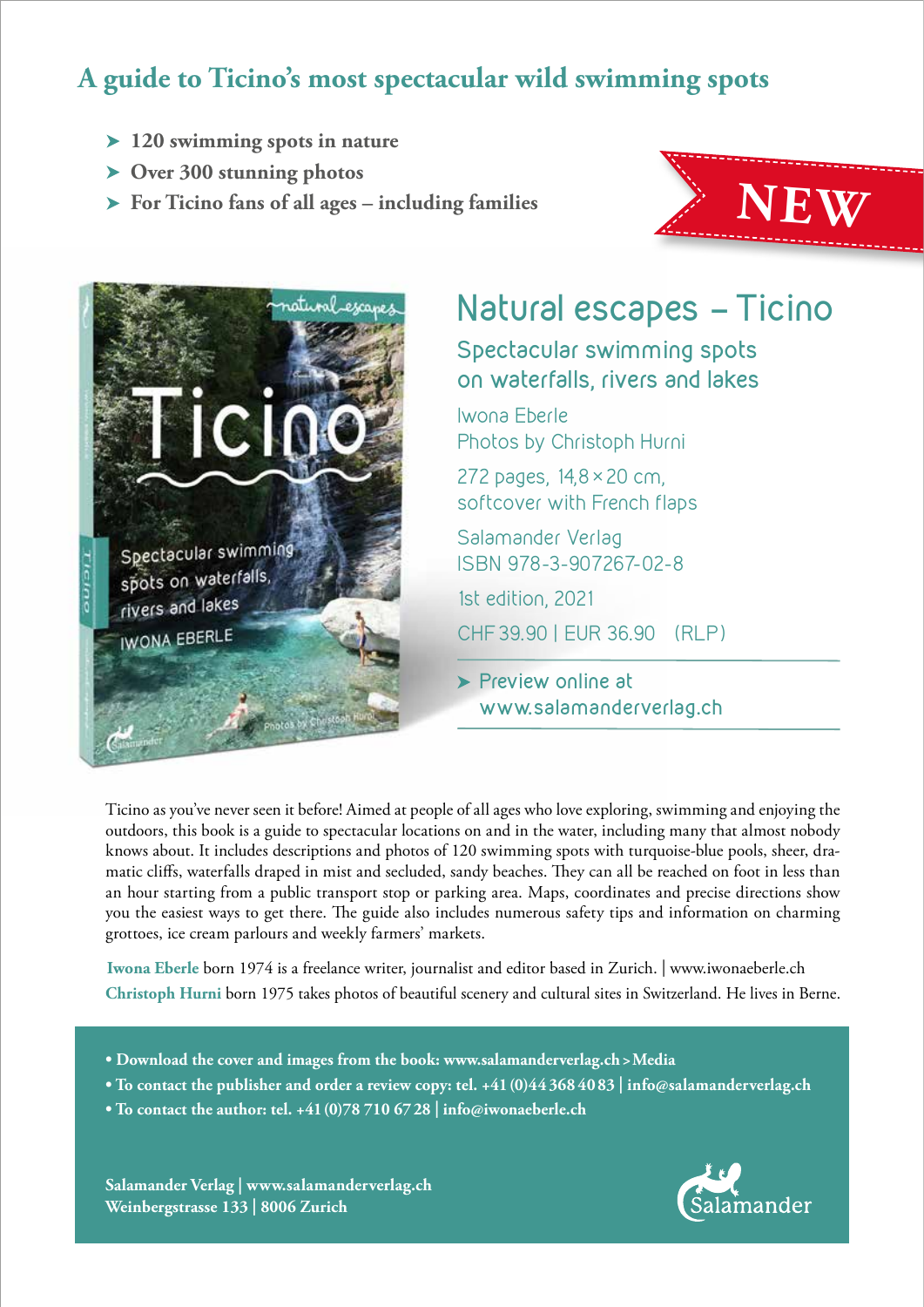### **Riviera**

beautiful sheer gorges in Ticino. One waterfall pool flows into the next. However, the region also features a few peaceful beaches on riverbanks.

**29**

**SASE** 

**Riviera**



Salamander

**Download the cover and images from the book www.salamanderverlag.ch Order a review copy info@salamanderverlag.ch**

13 **In the Boggera gorge at Osogna, see p. 42 f.**